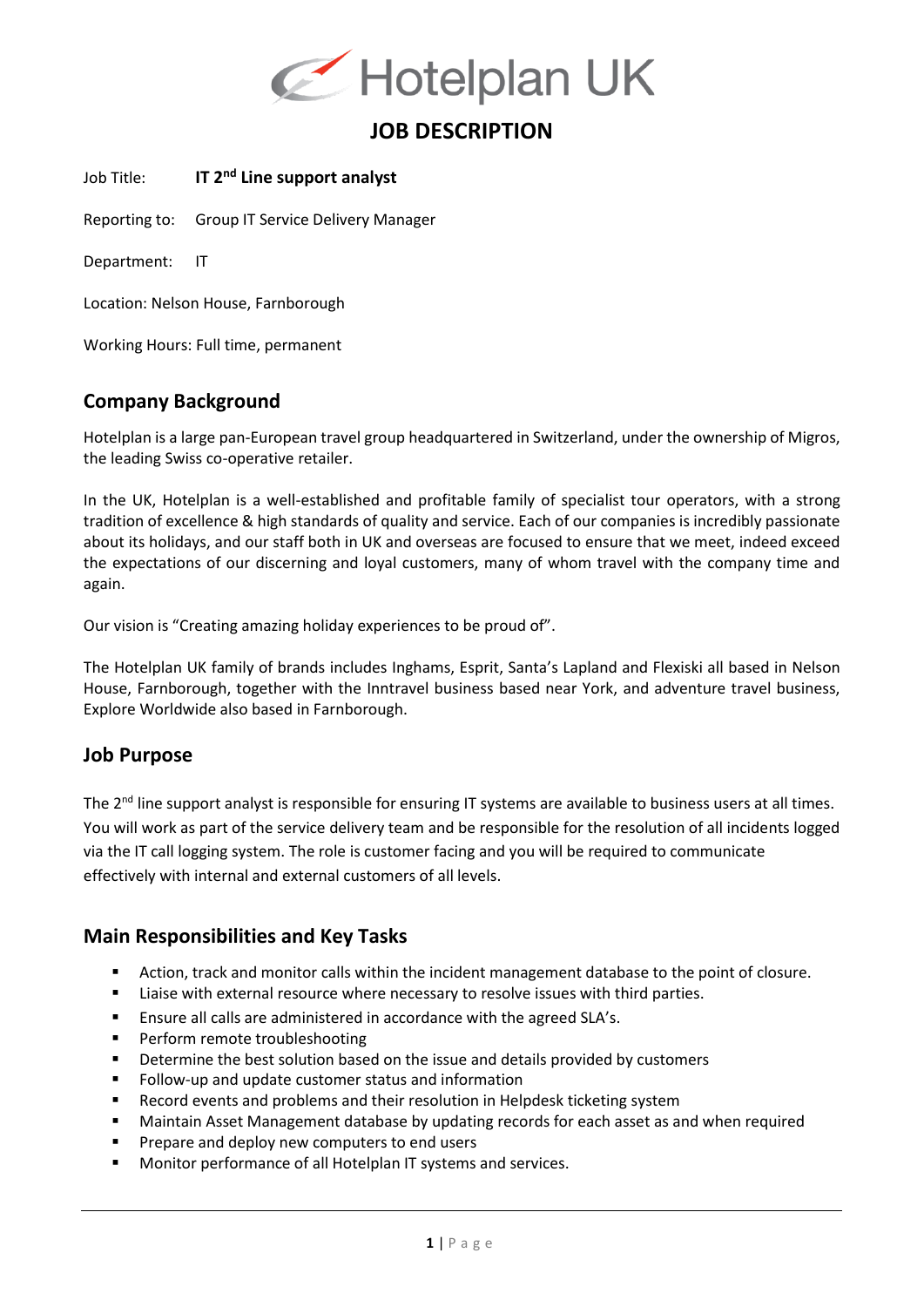- Ensure all services provided to the business are delivered in accordance with the IT security policy.
- Maintain the security of the Hotelplan environment.
- Ensure all new releases of software are accompanied by user guides or release documentation.
- Ensure all changes to IT systems are communicated within the IT team and to the appropriate business users.
- Assist with moves, additions and changes to the existing environment.
- Provide out-of-hours duty cover on a rota basis.

#### **Knowledge, Skills & Experience**

|                                                                                                       | <b>Essential</b> | <b>Desirable</b> |
|-------------------------------------------------------------------------------------------------------|------------------|------------------|
| At least 2 years experience working within a $2nd$ line support role.                                 | ✓                |                  |
| Good working knowledge of Microsoft Active Directory                                                  | ✓                |                  |
| VMware configuration, administration and troubleshooting                                              | ✓                |                  |
| Windows Server operating systems 2012+ Server configuration,<br>administration and troubleshooting    | ✓                |                  |
| Demonstrable experience of installing, maintaining and support new<br>applications                    | ✓                |                  |
| Demonstrable experience of providing end user support for key line of<br>business applications.       | ✓                |                  |
| Ability to use remote support tools to resolve issues                                                 | ✓                |                  |
| Microsoft Windows desktop operating systems (Windows 10)                                              | ✓                |                  |
| ITIL Foundation qualification.                                                                        |                  | ✓                |
| Good working knowledge of network infrastructure such as firewalls,<br>switches and wireless networks |                  |                  |
| Good working knowledge of Microsoft office suite                                                      |                  | ✓                |
| Good working knowledge of network administration such as DNCP, DNS.<br>VPN and IP address management  |                  |                  |
| Travel industry experience                                                                            |                  |                  |

### **Values**

- Be Passionate in everything we do
- Work together as a United team
- Be innovative embracing and driving change
- Trusted, open and honest
- Stand out and be distinctive